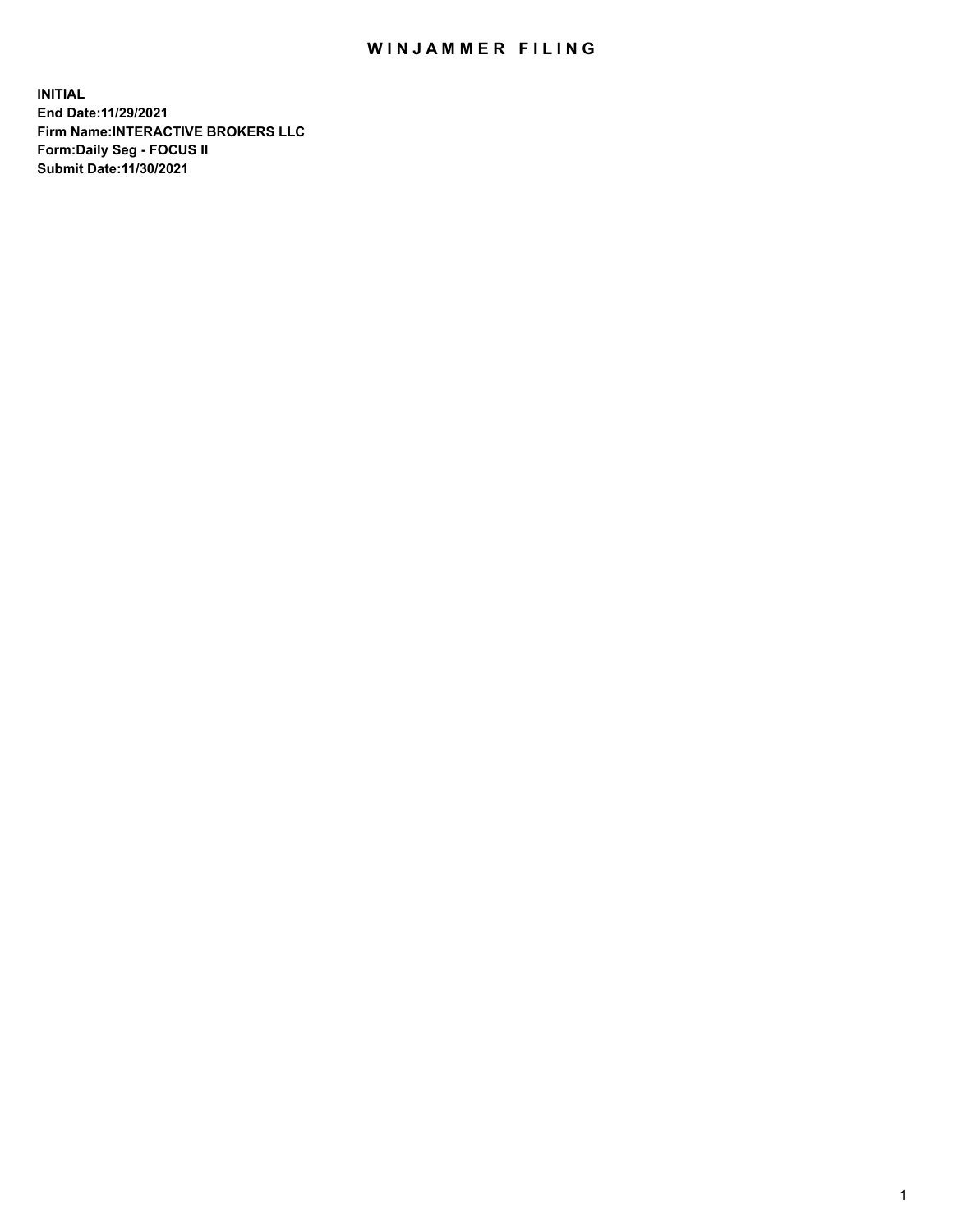**INITIAL End Date:11/29/2021 Firm Name:INTERACTIVE BROKERS LLC Form:Daily Seg - FOCUS II Submit Date:11/30/2021 Daily Segregation - Cover Page**

| Name of Company                                                                                                                                                                                                                                                                                                                | <b>INTERACTIVE BROKERS LLC</b>                                              |
|--------------------------------------------------------------------------------------------------------------------------------------------------------------------------------------------------------------------------------------------------------------------------------------------------------------------------------|-----------------------------------------------------------------------------|
| <b>Contact Name</b>                                                                                                                                                                                                                                                                                                            | James Menicucci                                                             |
| <b>Contact Phone Number</b>                                                                                                                                                                                                                                                                                                    | 203-618-8085                                                                |
| <b>Contact Email Address</b>                                                                                                                                                                                                                                                                                                   | jmenicucci@interactivebrokers.c<br>om                                       |
| FCM's Customer Segregated Funds Residual Interest Target (choose one):<br>a. Minimum dollar amount: ; or<br>b. Minimum percentage of customer segregated funds required:% ; or<br>c. Dollar amount range between: and; or<br>d. Percentage range of customer segregated funds required between:% and%.                         | <u>0</u><br>$\overline{\mathbf{0}}$<br>155,000,000 245,000,000<br><u>00</u> |
| FCM's Customer Secured Amount Funds Residual Interest Target (choose one):<br>a. Minimum dollar amount: : or<br>b. Minimum percentage of customer secured funds required:%; or<br>c. Dollar amount range between: and; or<br>d. Percentage range of customer secured funds required between:% and%.                            | $\frac{0}{0}$<br>80,000,000 120,000,000<br><u>00</u>                        |
| FCM's Cleared Swaps Customer Collateral Residual Interest Target (choose one):<br>a. Minimum dollar amount: ; or<br>b. Minimum percentage of cleared swaps customer collateral required:% ; or<br>c. Dollar amount range between: and; or<br>d. Percentage range of cleared swaps customer collateral required between:% and%. | $\frac{0}{0}$<br>$\underline{0}$ $\underline{0}$<br>0 <sub>0</sub>          |

Attach supporting documents CH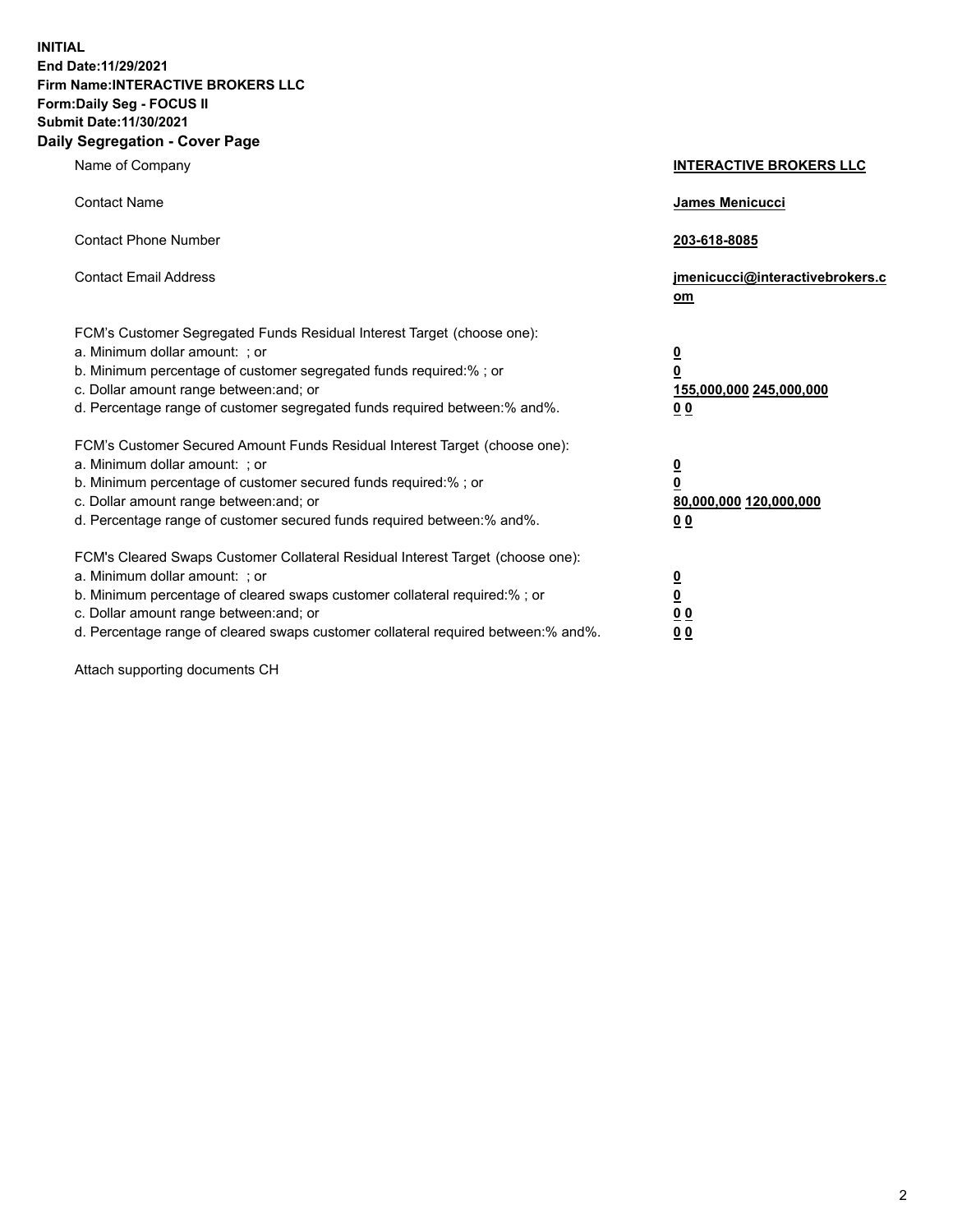## **INITIAL End Date:11/29/2021 Firm Name:INTERACTIVE BROKERS LLC Form:Daily Seg - FOCUS II Submit Date:11/30/2021 Daily Segregation - Secured Amounts**

|     | Daily Jegi egation - Jeculeu Alliounts                                                               |                                   |
|-----|------------------------------------------------------------------------------------------------------|-----------------------------------|
|     | Foreign Futures and Foreign Options Secured Amounts                                                  |                                   |
|     | Amount required to be set aside pursuant to law, rule or regulation of a foreign                     | $0$ [7305]                        |
|     | government or a rule of a self-regulatory organization authorized thereunder                         |                                   |
| 1.  | Net ledger balance - Foreign Futures and Foreign Option Trading - All Customers                      |                                   |
|     | A. Cash                                                                                              | 493,995,444 [7315]                |
|     | B. Securities (at market)                                                                            | $0$ [7317]                        |
| 2.  | Net unrealized profit (loss) in open futures contracts traded on a foreign board of trade            | -13,281,448 [7325]                |
| 3.  | Exchange traded options                                                                              |                                   |
|     | a. Market value of open option contracts purchased on a foreign board of trade                       | 102,828 [7335]                    |
|     | b. Market value of open contracts granted (sold) on a foreign board of trade                         | 47,700 [7337]                     |
| 4.  | Net equity (deficit) (add lines 1. 2. and 3.)                                                        | 480,769,124 [7345]                |
| 5.  | Account liquidating to a deficit and account with a debit balances - gross amount                    | $6,243$ [7351]                    |
|     | Less: amount offset by customer owned securities                                                     | 0 [7352] 6,243 [7354]             |
| 6.  | Amount required to be set aside as the secured amount - Net Liquidating Equity                       | 480,775,367 [7355]                |
|     | Method (add lines 4 and 5)                                                                           |                                   |
| 7.  | Greater of amount required to be set aside pursuant to foreign jurisdiction (above) or line          | 480,775,367 [7360]                |
|     | 6.                                                                                                   |                                   |
|     | FUNDS DEPOSITED IN SEPARATE REGULATION 30.7 ACCOUNTS                                                 |                                   |
| 1.  | Cash in banks                                                                                        |                                   |
|     | A. Banks located in the United States                                                                | 52,578,636 [7500]                 |
|     | B. Other banks qualified under Regulation 30.7                                                       | 0 [7520] 52,578,636 [7530]        |
| 2.  | Securities                                                                                           |                                   |
|     | A. In safekeeping with banks located in the United States                                            | 320,989,370 [7540]                |
|     | B. In safekeeping with other banks qualified under Regulation 30.7                                   | 0 [7560] 320,989,370 [7570]       |
| 3.  | Equities with registered futures commission merchants                                                |                                   |
|     | A. Cash                                                                                              | $0$ [7580]                        |
|     | <b>B.</b> Securities                                                                                 | $0$ [7590]                        |
|     | C. Unrealized gain (loss) on open futures contracts                                                  | $0$ [7600]                        |
|     | D. Value of long option contracts                                                                    | $0$ [7610]                        |
|     | E. Value of short option contracts                                                                   | 0 [7615] 0 [7620]                 |
| 4.  | Amounts held by clearing organizations of foreign boards of trade<br>A. Cash                         |                                   |
|     | <b>B.</b> Securities                                                                                 | $0$ [7640]                        |
|     |                                                                                                      | $0$ [7650]                        |
|     | C. Amount due to (from) clearing organization - daily variation<br>D. Value of long option contracts | $0$ [7660]<br>$0$ [7670]          |
|     | E. Value of short option contracts                                                                   | 0 [7675] 0 [7680]                 |
| 5.  |                                                                                                      |                                   |
|     | Amounts held by members of foreign boards of trade<br>A. Cash                                        | 240,023,577 [7700]                |
|     | <b>B.</b> Securities                                                                                 | $0$ [7710]                        |
|     | C. Unrealized gain (loss) on open futures contracts                                                  | -9,929,195 [7720]                 |
|     | D. Value of long option contracts                                                                    | 102,828 [7730]                    |
|     | E. Value of short option contracts                                                                   | -47,700 [7735] 230,149,510 [7740] |
| 6.  | Amounts with other depositories designated by a foreign board of trade                               | 0 [7760]                          |
| 7.  | Segregated funds on hand                                                                             | $0$ [7765]                        |
| 8.  | Total funds in separate section 30.7 accounts                                                        | 603,717,516 [7770]                |
| 9.  | Excess (deficiency) Set Aside for Secured Amount (subtract line 7 Secured Statement                  | 122,942,149 [7380]                |
|     | Page 1 from Line 8)                                                                                  |                                   |
| 10. | Management Target Amount for Excess funds in separate section 30.7 accounts                          | 80,000,000 [7780]                 |
| 11. | Excess (deficiency) funds in separate 30.7 accounts over (under) Management Target                   | 42,942,149 [7785]                 |
|     |                                                                                                      |                                   |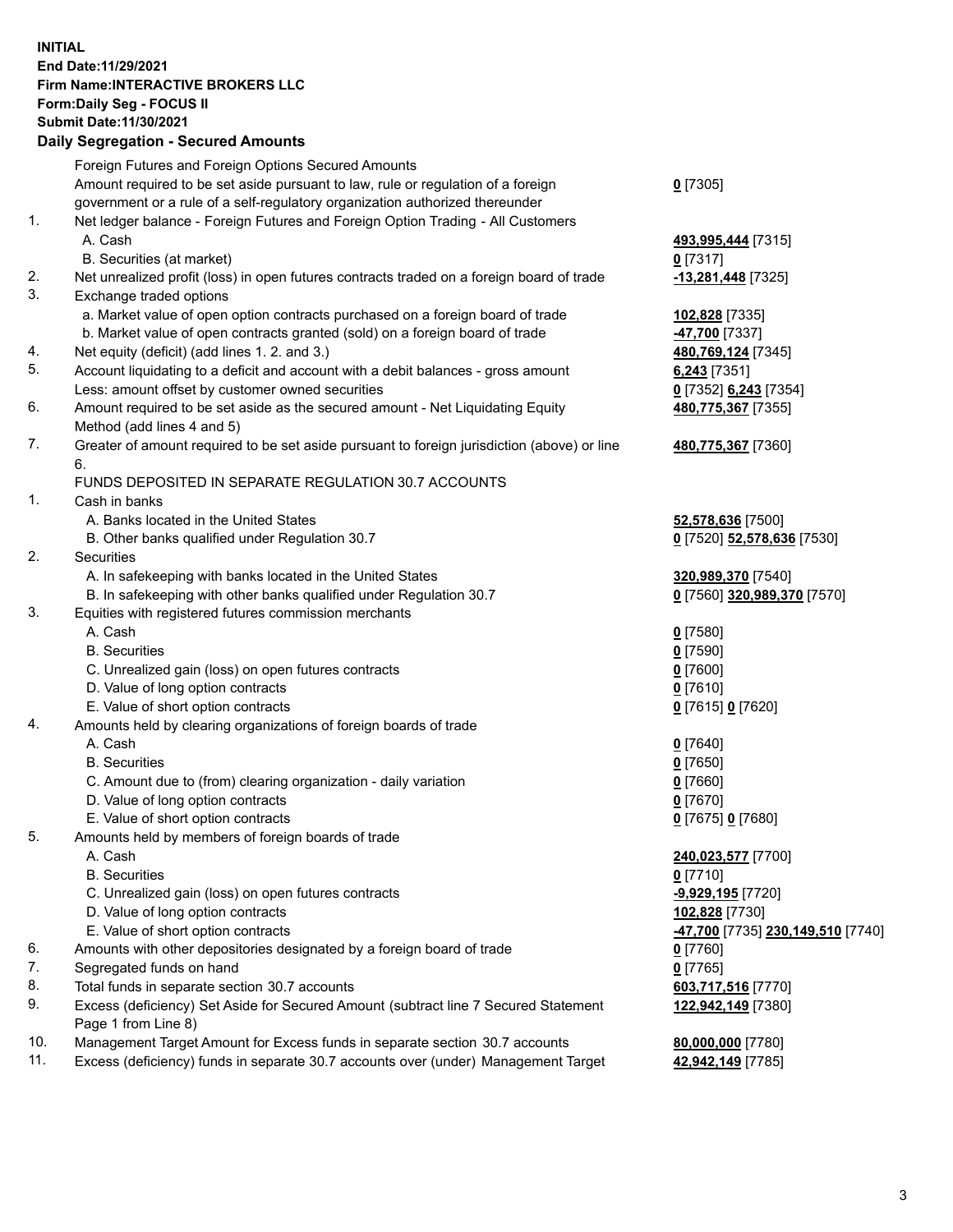**INITIAL End Date:11/29/2021 Firm Name:INTERACTIVE BROKERS LLC Form:Daily Seg - FOCUS II Submit Date:11/30/2021 Daily Segregation - Segregation Statement** SEGREGATION REQUIREMENTS(Section 4d(2) of the CEAct) 1. Net ledger balance A. Cash **7,674,345,628** [7010] B. Securities (at market) **0** [7020] 2. Net unrealized profit (loss) in open futures contracts traded on a contract market **-8,705,464** [7030] 3. Exchange traded options A. Add market value of open option contracts purchased on a contract market **505,223,363** [7032] B. Deduct market value of open option contracts granted (sold) on a contract market **-462,472,607** [7033] 4. Net equity (deficit) (add lines 1, 2 and 3) **7,708,390,920** [7040] 5. Accounts liquidating to a deficit and accounts with debit balances - gross amount **1,051,256** [7045] Less: amount offset by customer securities **0** [7047] **1,051,256** [7050] 6. Amount required to be segregated (add lines 4 and 5) **7,709,442,176** [7060] FUNDS IN SEGREGATED ACCOUNTS 7. Deposited in segregated funds bank accounts A. Cash **1,657,416,306** [7070] B. Securities representing investments of customers' funds (at market) **3,538,374,885** [7080] C. Securities held for particular customers or option customers in lieu of cash (at market) **0** [7090] 8. Margins on deposit with derivatives clearing organizations of contract markets A. Cash **1,983,160,572** [7100] B. Securities representing investments of customers' funds (at market) **656,931,344** [7110] C. Securities held for particular customers or option customers in lieu of cash (at market) **0** [7120] 9. Net settlement from (to) derivatives clearing organizations of contract markets **30,439,830** [7130] 10. Exchange traded options A. Value of open long option contracts **505,223,363** [7132] B. Value of open short option contracts **-462,472,607** [7133] 11. Net equities with other FCMs A. Net liquidating equity **0** [7140] B. Securities representing investments of customers' funds (at market) **0** [7160] C. Securities held for particular customers or option customers in lieu of cash (at market) **0** [7170] 12. Segregated funds on hand **0** [7150] 13. Total amount in segregation (add lines 7 through 12) **7,909,073,693** [7180] 14. Excess (deficiency) funds in segregation (subtract line 6 from line 13) **199,631,517** [7190] 15. Management Target Amount for Excess funds in segregation **155,000,000** [7194] 16. Excess (deficiency) funds in segregation over (under) Management Target Amount **44,631,517** [7198]

Excess